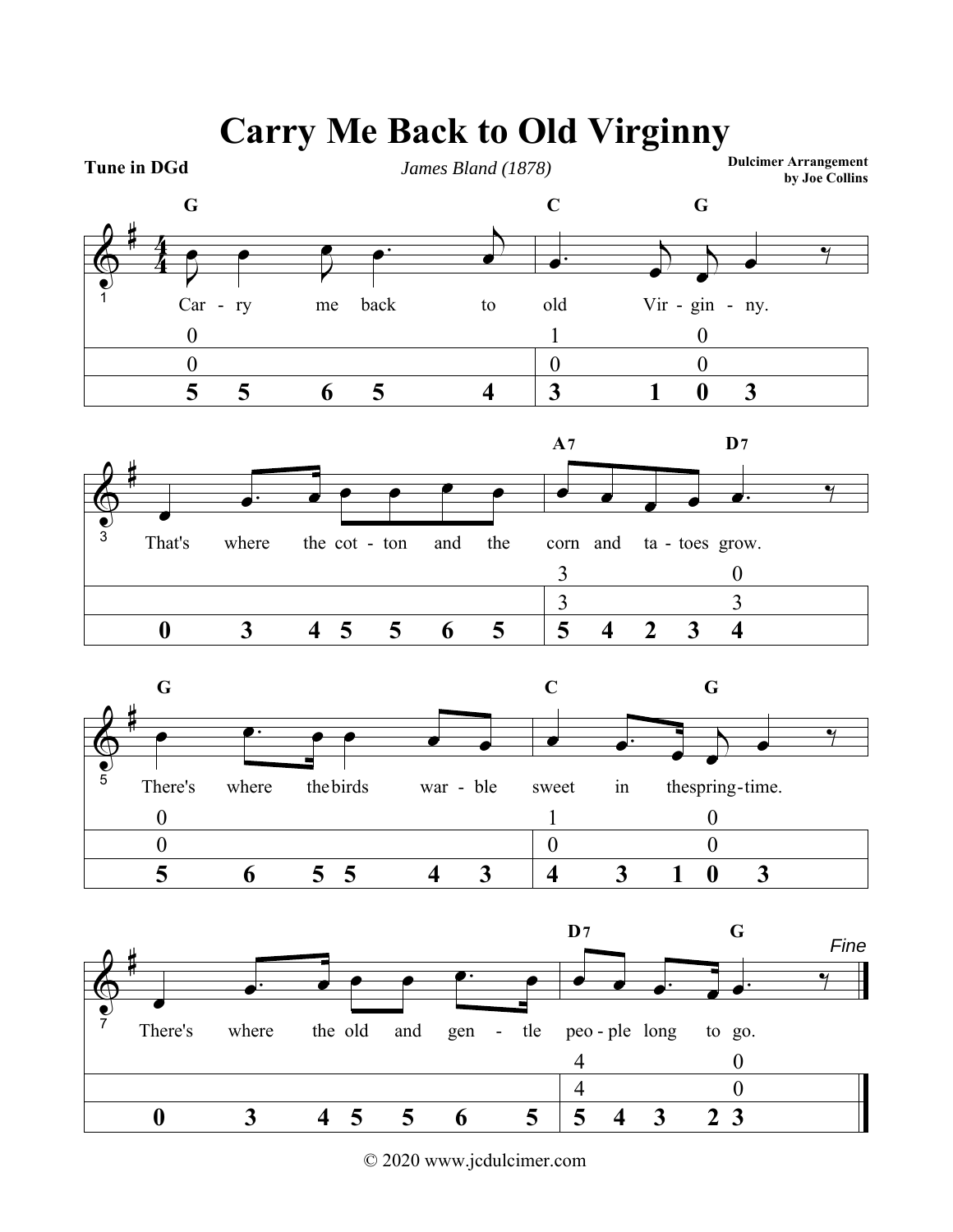







On the accompaniment track there is a four measure introduction to the song using the chords from the last two lines on this page. The accompaniment goes through the entire song twice. When you get to "Fine," go back to the top of page 1 and play the whole thing again.